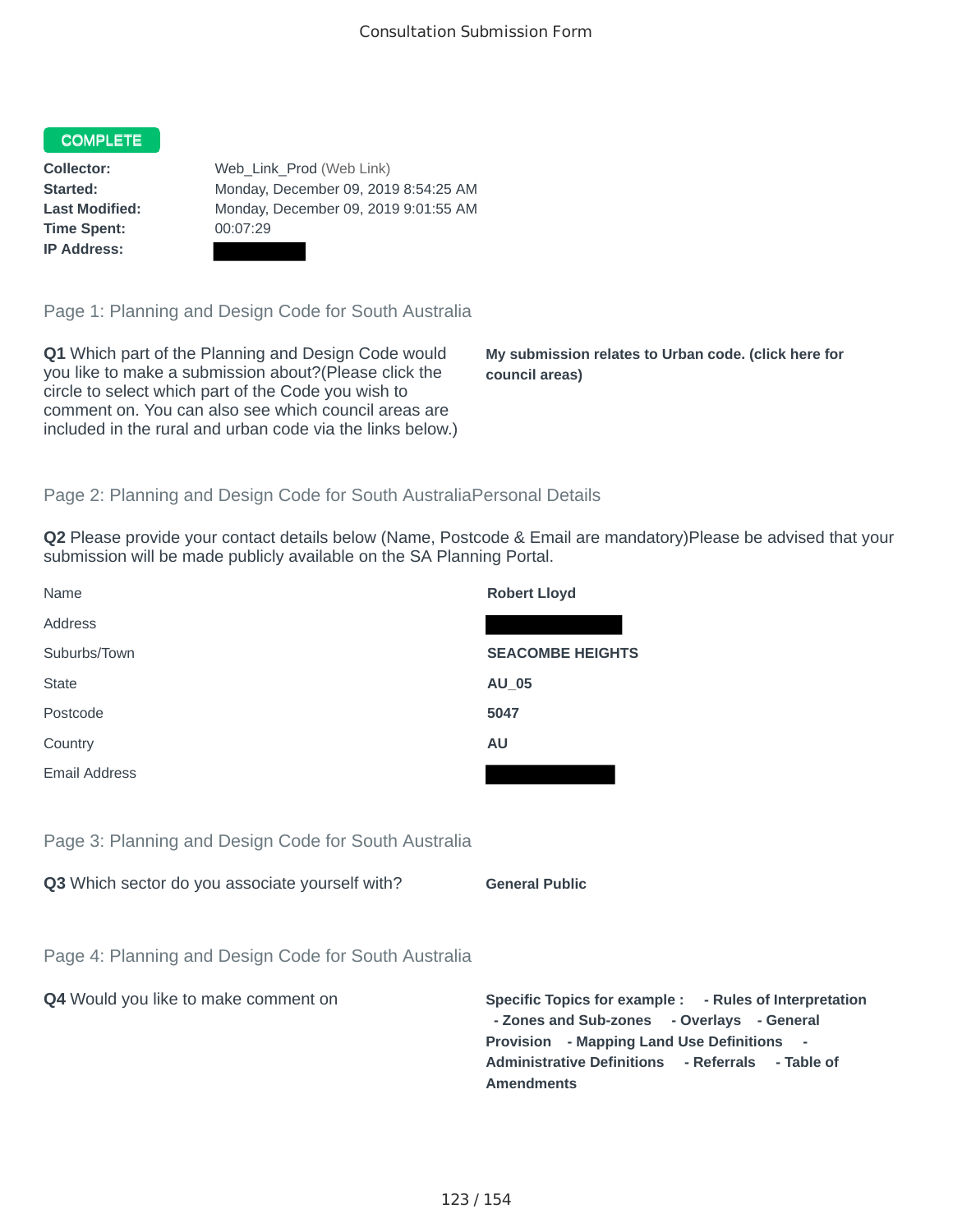| Q9 Please enter your feedback for overlaysclick next at<br>the bottom of the page for next topic | Respondent skipped this question |
|--------------------------------------------------------------------------------------------------|----------------------------------|
| Page 6: Planning and Design Code for South Australia                                             |                                  |
| Q8 Enter your feedback for Table of Amendments                                                   | Respondent skipped this question |
| <b>Q7</b> Enter your feedback for Mapping                                                        | Respondent skipped this question |
| <b>Q6</b> Enter your feedback for Referrals                                                      | Respondent skipped this question |
| <b>Q5</b> Enter your feedback for Rules of Interpretation                                        | Respondent skipped this question |
| Page 5: Planning and Design Code for South Australia                                             |                                  |

Page 7: Planning and Design Code for South Australia

**Q10** Please enter your feedback for zones and subzonesclick next at the bottom of the page for next topic

General Neighbourhood Zone **This submission strongly objects to the proposed planning classification of the areas south of Seacombe Road being classified as General Neighbourhood Zone with block sizes of 300 m² or 200 m² in a row dwelling. These areas as being on the hills face are more appropriately zoned as Residential Neighbourhood as in Bellevue Heights, which is the adjacent foothills-based suburb, with a minimum lot size of 1200 m². (Which is larger than currently) or more appropriately as Suburban Neighbourhood as in Pasadena and Panorama which also share the hills face and sloping blocks, with a minimum lot size of 700 m². This is close to the current Marion zoning which has been in place for many years. (I could not check this as the Marion Council has removed the current zoning from their website). Specifically, the suburbs that should be covered by this revised zoning are, Darlington (Heights), Seacombe Heights, Seaview Downs, Seacliff Park with the Northern boundary being Seacombe Road.**

Page 8: Planning and Design Code for South Australia

**Q11** Please enter your feedback for general policyclick next at the bottom of the page for next topic

**Respondent skipped this question**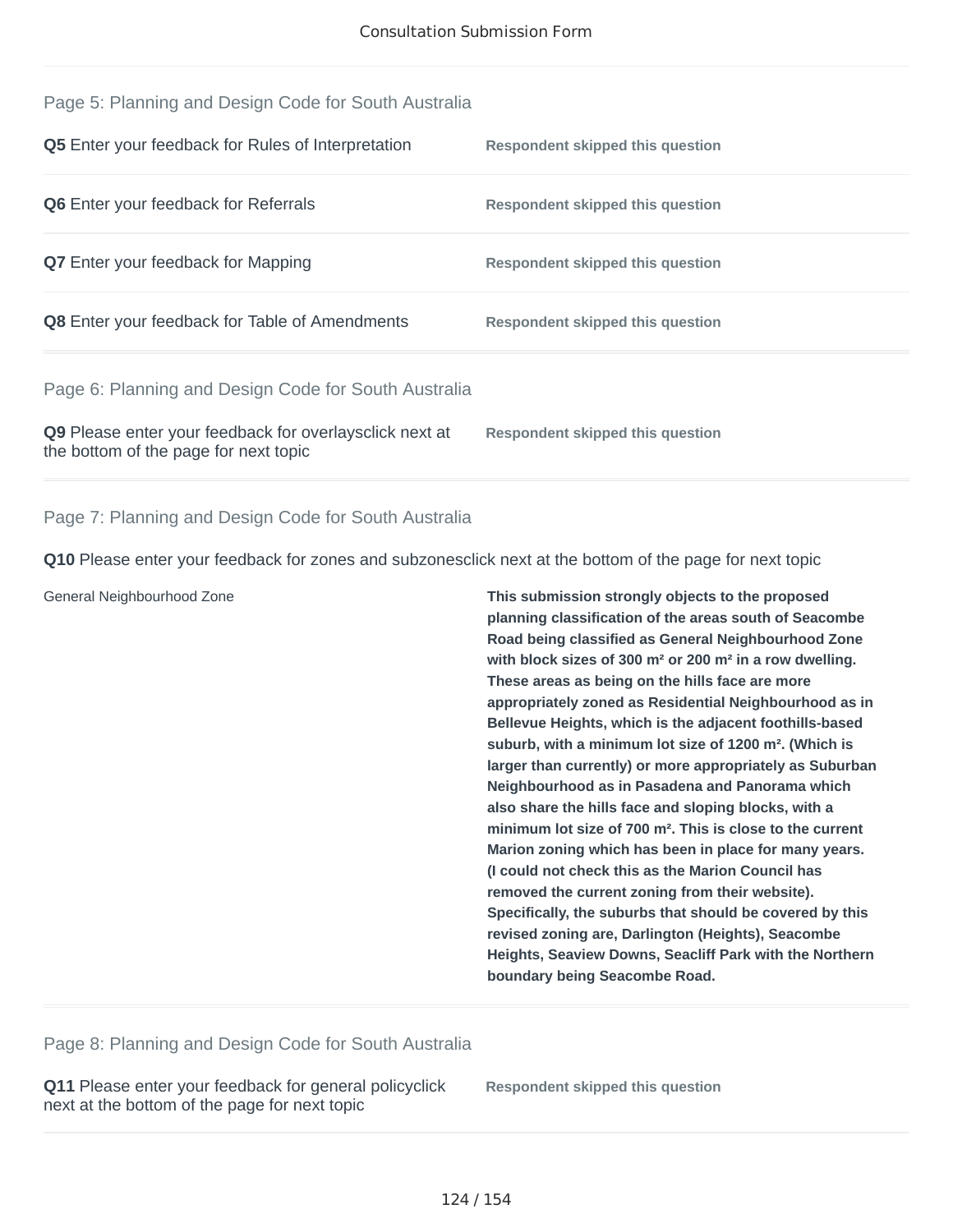| Page 9: Planning and Design Code for South Australia                                                            |                                         |  |
|-----------------------------------------------------------------------------------------------------------------|-----------------------------------------|--|
| Q12 Please enter your feedback for Land use<br>Definitionclick next at the bottom of the page for next<br>topic | Respondent skipped this question        |  |
| Page 10: Planning and Design Code for South Australia                                                           |                                         |  |
| Q13 Please enter your feedback for Admin<br>Definitionsclick next at the bottom of the page for next<br>topic   | Respondent skipped this question        |  |
| Page 11: Planning and Design Code for South Australia                                                           |                                         |  |
| Q14 Please enter your general feedback here                                                                     | <b>Respondent skipped this question</b> |  |
| Page 12: Planning and Design Code for South Australia                                                           |                                         |  |
| Q15 Do you have any attachments to upload?(pdf only)                                                            |                                         |  |
| <b>Planning Discussion Submission Final.pdf (141.5KB)</b>                                                       |                                         |  |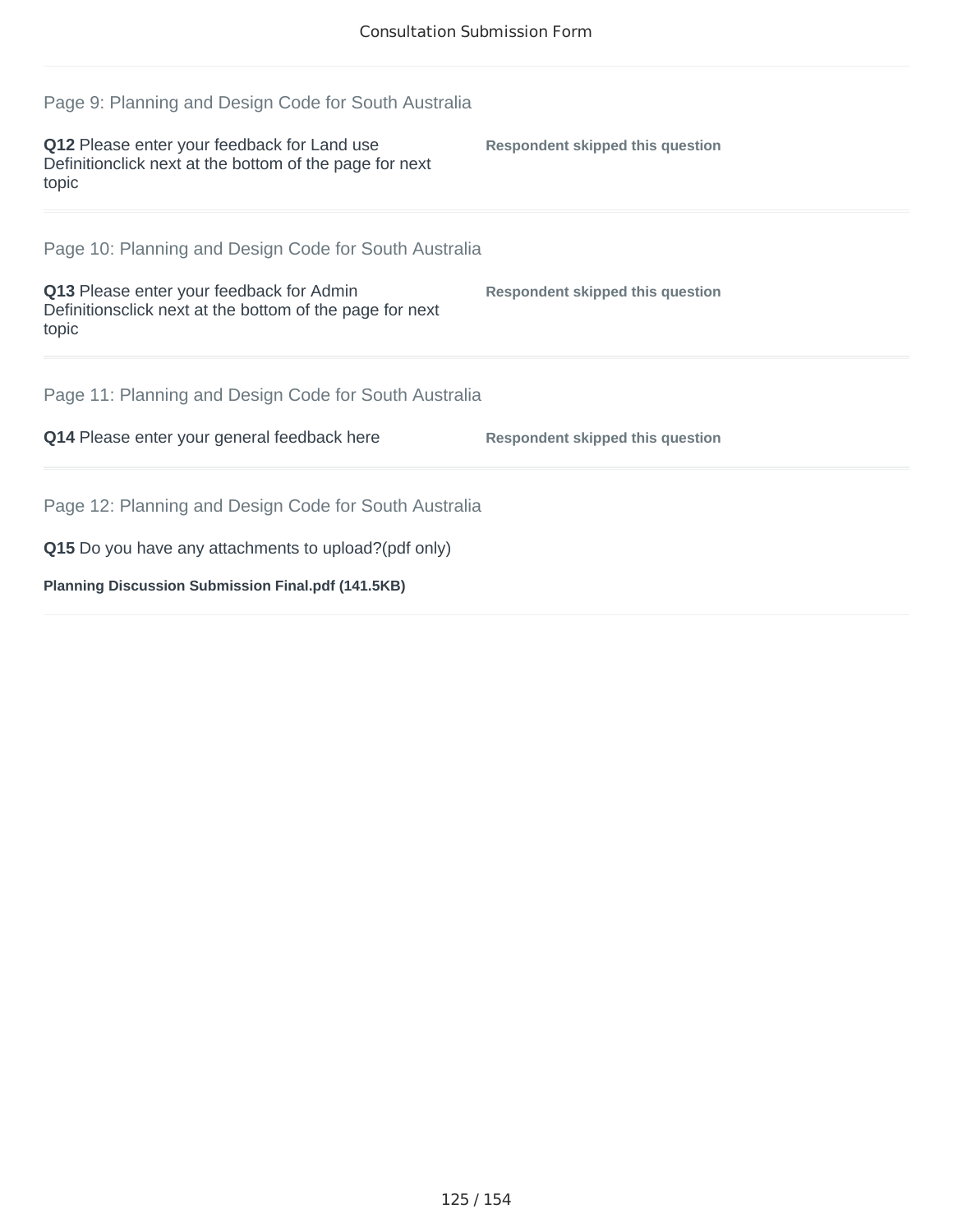## Submission Summary

This submission strongly objects to the proposed planning classification of the areas south of Seacombe Road being classified as General Neighbourhood Zone with block sizes of 300 m² or 200  $m<sup>2</sup>$  in a row dwelling.

These areas as being on the hills face are more appropriately zoned as Residential Neighbourhood as in Bellevue Heights, which is the adjacent foothills-based suburb, with a minimum lot size of 1200  $m<sup>2</sup>$ .

(Which is larger than currently) or more appropriately as Suburban Neighbourhood as in Pasadena and Panorama which also share the hills face and sloping blocks, with a minimum lot size of 700 m<sup>2</sup>. This is close to the current Marion zoning which has been in place for many years. (I could not check this as the Marion Council has removed the current zoning from their website).

Specifically, the suburbs that should be covered by this revised zoning are, Darlington (Heights), Seacombe Heights, Seaview Downs, Seacliff Park with the Northern boundary being Seacombe Road.

Please do not inflict the damage to our community and our amenity that has been done in Warradale, and related suburbs. It is also most disturbing that these changes have not been tested in the ballot box either through local council elections or through a state election and such a major change should have a mandate from the public not simply be put in place by unelected officials.

I have elaborated this position in detail in the following pages.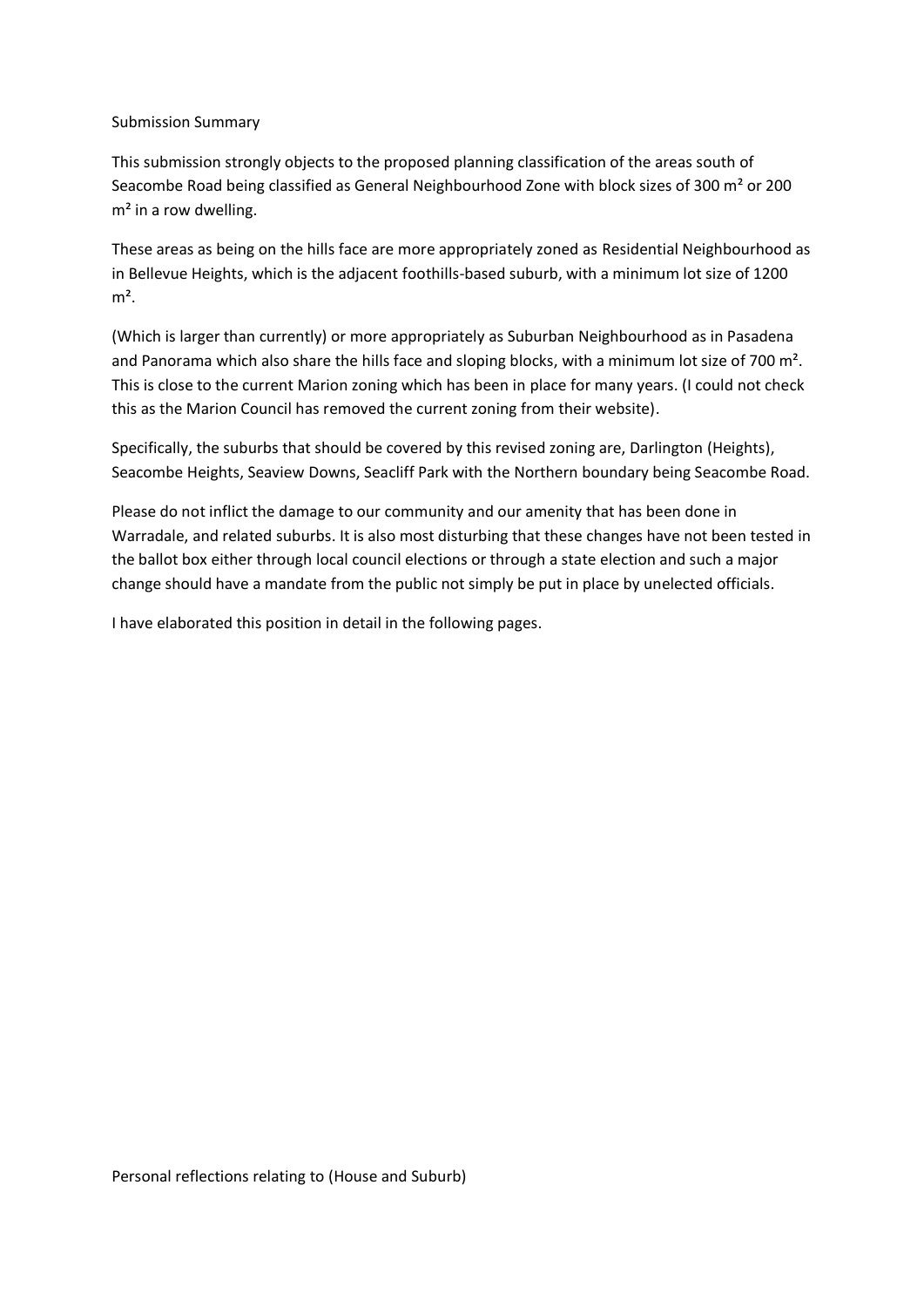- Planned suburbs with 800sqm ¼ acre blocks and parks.
	- $\circ$  Many areas of Marion were master planned to provide the traditional quarter acre block with associated public parks and strip shops provided on major arterial roads, which suited the lifestyle of the time which was less car dependent and people could walk to the shops for their groceries and sundries.
	- $\circ$  These planned suburbs are integral to the Australian way of life and the Australian dream of home ownership. Many of the migrant communities particularly from the UK left the crowded cities to get away from terrace houses and the slum environments that they encouraged.
	- o Internationally many American cities are built around the car and suburbs providing space for people to live a quiet life and for children to play safely on their own property.
	- $\circ$  Personally, I prefer this style of living and that is why I have paid a premium to live in a suburb that offers these benefits.
	- o In addition, the suburb of Seacombe Heights and those suburbs along the hills face have had larger blocks as a general rule due to the slope.
	- o These plots have a unique character for a number of reasons, firstly there is a personal reason where the owner of the block has a view of the city or the ocean. Secondly those in the city looking up to the sparser foothill's development have much of the development shrouded with trees and the appearance is not that of a wall of concrete and brick, but of trees, in line with the rest of the Adelaide Hills face.
	- $\circ$  People who have built in these areas over many years have had to endure onerous restrictions with regard to building materials and plants as well as the ability to build on a limited percentage of the block. These restrictions added significant costs to the properties in terms of their development.
	- $\circ$  The current proposal completely negates all of the benefits of these suburbs that people aspire to and currently enjoy.
	- o In addition, it also promises to significantly devalue the quality of life of the residents in these hills face areas as well as the visual amenity of the entire city looking towards the hills face.

Issues arising from the change in development planning.

- Lawns
	- $\circ$  Lawns offer a significant cooling benefit and an inspection of the heat map on the Marion Council's own website will show the significant benefit provided to the entire suburb from lawns. In addition, these lawns provide a safe space for children to play and interact at a time when significant and growing social and health problems are being experienced due to the lack of child activity and overexposure to electronic screen entertainment. The tragic recent death of a young child playing on Branksome Avenue should be considered in the context of the high-density developments on the street and lack of yard space for children to play.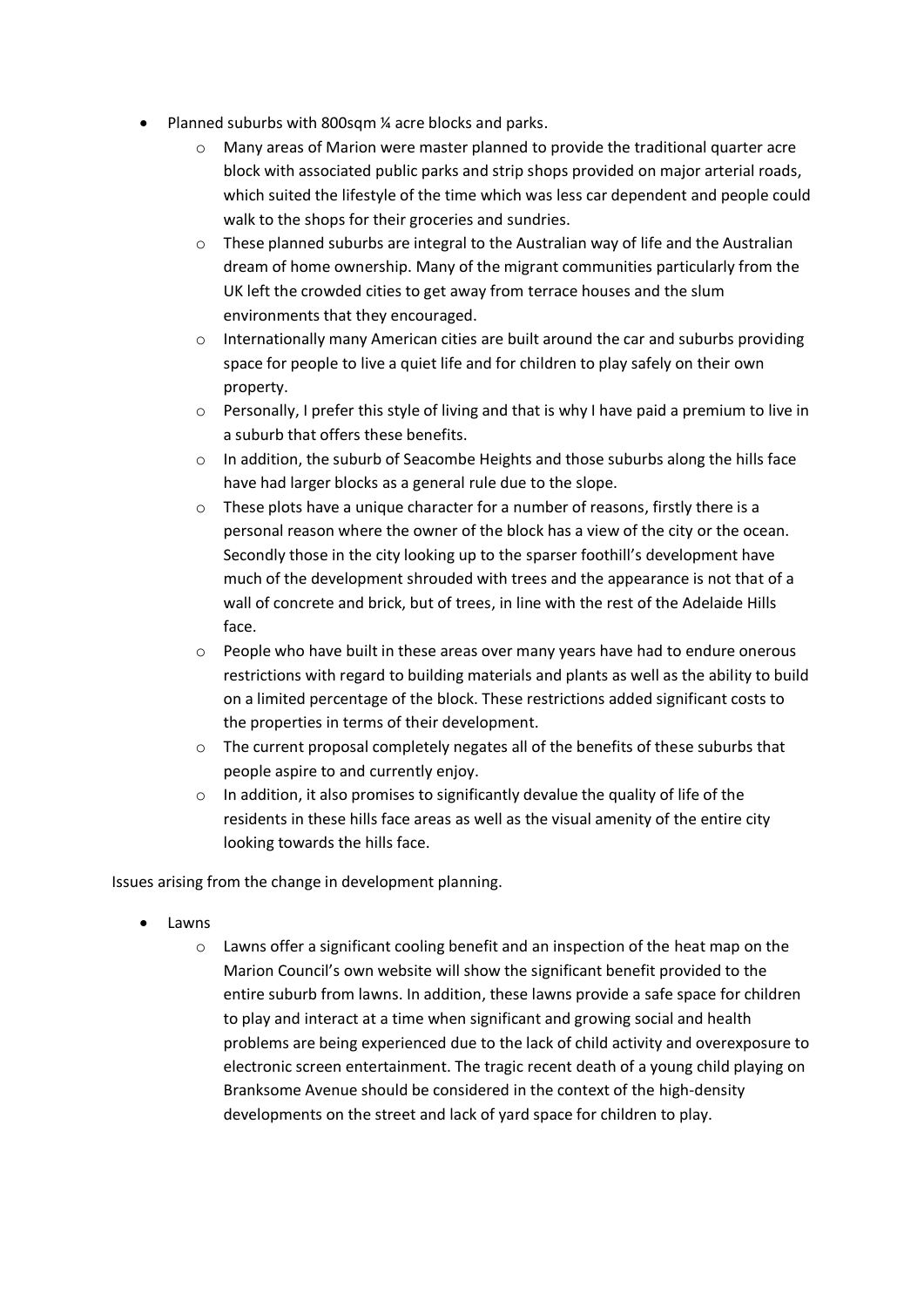From a water retention and water table replenishment perspective lawns provide the largest opportunity in the suburb to retain and store stormwater without expensive water tanks and pumps which can fail if power fails. These lawns and associated benefits will be under significant threat given the proposed development changes minimising the blocks to between 200 and 300 m².

- Trees
	- $\circ$  Trees provide many similar benefits to lawns such as cooling, shade, and holding the soil together as well as providing an ecosystem for birds which provide a significant benefit to the community simply through their presence, as well as a natural insect reduction presence in the community. The belief that street trees maintained by council can compensate for the numerous trees held within private property is false given the monocultural nature of street trees not providing diversity of food sources for birds across different seasons. In addition, street trees have a tendency to damage road and services were space in private property can better manage this challenge.
- Parking and Street Congestion
	- $\circ$  Whether we like it or not our city has been designed to be significantly dependent on cars. With most adults owning at least one vehicle and with a typical dwelling including at least two adults we find that the new developments have pushed many cars onto the streets to the point that it is difficult for residents to be able to park on the street let alone accommodate visitors. Access for emergency services and other larger vehicles is extremely restricted with roadways being clogged with cars. The smaller size of many of the garages in current developments means the garages are used for storage as opposed for cars further exacerbating the problem.
- Noise
	- $\circ$  Environmental noise increases for a number of reasons firstly houses are simply closer together so even noise is likely to be of greater impact given noise dissipates at the cube of the distance, in other words a reduction in distance from an air conditioner from 3 m to 2 m means the noise energy increases by a factor of 3.4 times. This is further exacerbated by the fact that the building materials being used in the newer homes are much lighter potentially being greater transmitters of noise without suitable insulation. The increase in heat due to the loss of natural cooling and lighter building materials with less thermal mass, means that air conditioners will need to be operated significantly more. Adding to the overall noise pollution effect.
- Decline in Amenity
	- $\circ$  In suburbs that enjoy the current approximately 800 m<sup>2</sup> blocks such as Seacombe Heights, Seaview Downs, Seacliff Park, Darlington (all south of Seacombe Road). These suburbs enjoy generally quiet streets, lots of trees, birds singing in the morning, and generally a pleasant relaxed atmosphere.
	- o Contrasting this with the increasingly cluttered streets in Dover Gardens, Seacombe Gardens, Warradale for example.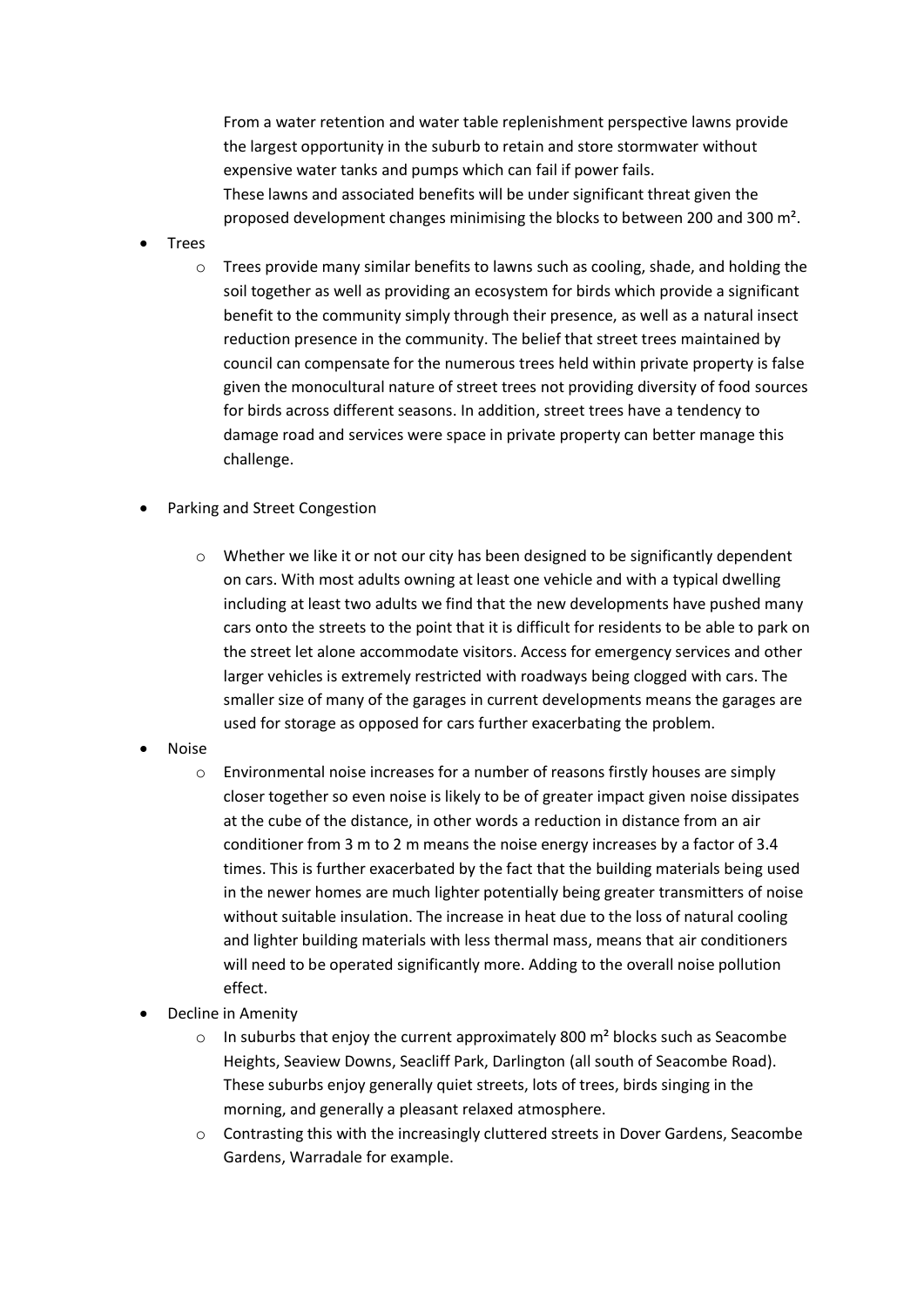- $\circ$  Having grown up in the area the change is much for the worse from an ambience perspective due to the car and tree issues.
- $\circ$  The atmosphere and ambience are significantly different, cars being squeezed into front yards, lack of greenery, and poor traffic access have made these areas undesirable.
- $\circ$  The apparent higher level of rental properties in these infilled areas correlates with a high level of crime based on Advertiser maps.
- Decline in asset value i.e. what you paid for
	- o The challenge is that people went out and borrowed money and paid significant taxes on the purchase and on an ongoing basis to secure a property in an area with a particular development code and ambience. These people have paid to secure a lifestyle. That lifestyle and potentially the flow on asset value are now being impacted by this policy without any democratic consultation through the ballot box. Any resulting asset changes in value will be borne by the residents either up or down. If you are not happy with the resulting outcome, those residents will need to move, incurring significant taxation and agency costs. Will this be compensated?
- Sloping Blocks Views and Legal Challenges.
	- o The area south of Seacombe Road consists of numerous sloping blocks which bring their own unique challenges. Many of these blocks were larger and with this currently proposed code open up significant opportunity for development which will be detrimental to the surrounding properties. Not only the issues of car parking, but obstruction of views which were part of the payment consideration of the purchasers. This threat to the amenity and value of property will undoubtedly result in significant litigation and conflict between neighbours, and developers/authorities which is expensive, and highly undesirable in a community. Any authorities involved in this especially Council are likely to face legal action at every turn by disgruntled residents opposed to the devaluation of their principal asset and destruction of their lifestyle.

## Council level

- Lazy planning policy as not strategic.
	- o This whole process of planning strikes me as being particularly lazy as it does nothing to envision an overall living environment for residents. It simply allows development that is aligned to rules to take place at the whim of the market. In contrast to the original development of the suburbs with significant areas of master planning at least allowing for parks within these developments. Surely the Council want to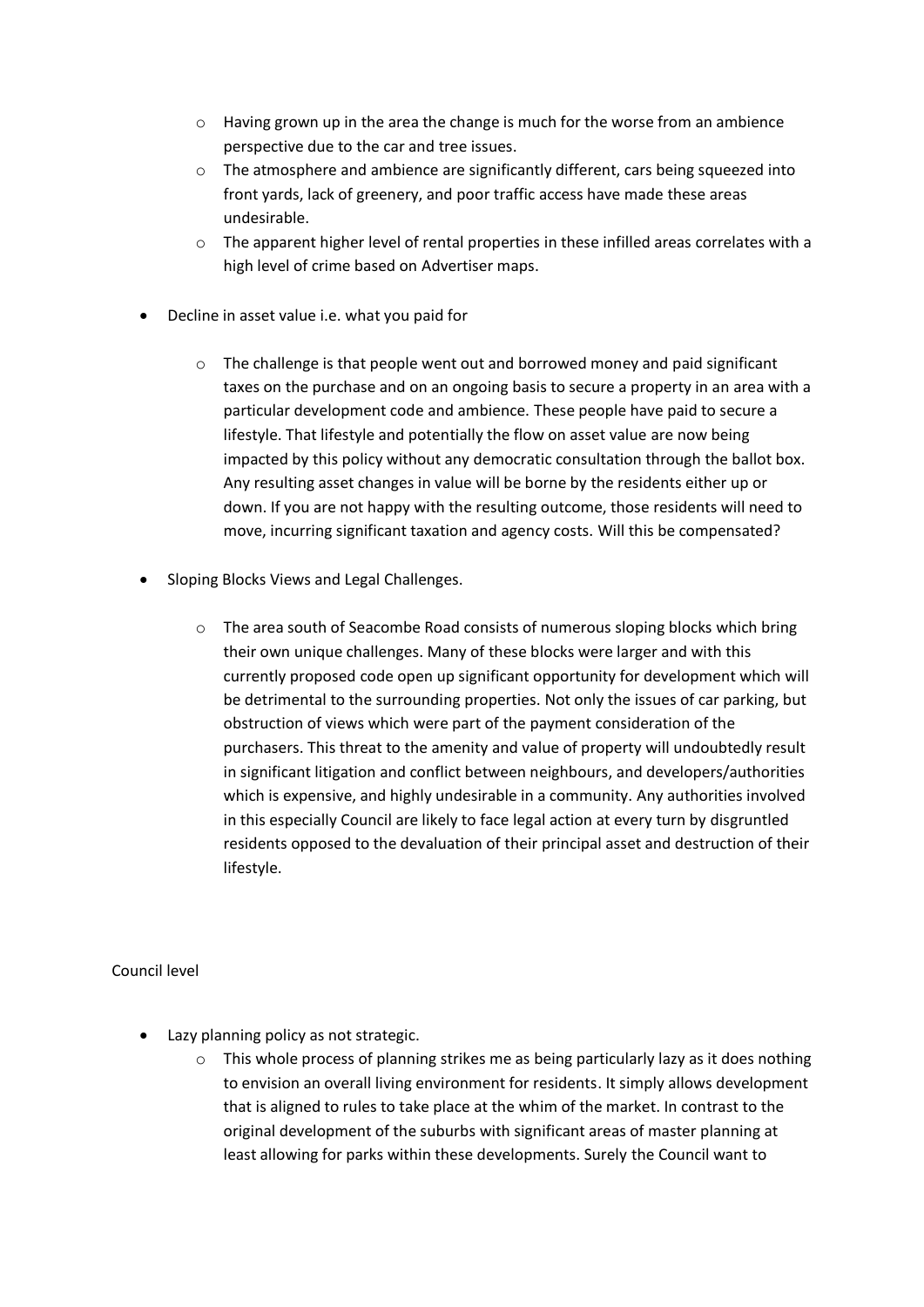consider the quality of life of the residents. As well as other strategic elements such as transport and supporting infrastructure as part of the overall plan.

- Family living with space and ¼ acre block
	- $\circ$  Within Marion Council the ability to preserve areas that are appropriate for families should be paramount given the high density living that has been permitted in many suburbs so far. Should we not want to preserve what we still have of a traditional quarter acre block for family living.
- Increased rates base
	- o A cynical view of this could see the council purely being focused on increasing rates and revenue base to build renumeration for executives based on the size of the city.
- Increased costs
	- $\circ$  Obviously increased density brings with it increased costs directly to service the needs of ratepayers with regard to rubbish collection and road use. One could argue that spreading the overheads over more households reduces the overall administration costs. However other costs are clearly not identified as part of the planning proposal.
- Costs socialised profits privatised.
	- o With the increased density, additional stress is placed on all aspects of the infrastructure and services supporting households. Developers are taking a profit on subdivision, and council is taking a fee, however when the roads need repair and services such as, drainage, sewerage, water supply, power supply, gas supply, and Internet become overloaded and require significant capital investment. These costs are borne by the entire community not by the development.
- Street trees no planned green space increase
	- $\circ$  Despite a fee being paid for subdivision none of this is being directed into increasing public green areas. It is my understanding that these funds are being directed to maintenance of existing facilities as well as increased tree planting. These activities should be taking place in case and are an example of the erosion of overall amenity.
- Master plan i.e. 500m to any park. 500m to a rapid transit stop.
	- $\circ$  From a council perspective with the areas that have been heavily subdivided, they still have cars and they still have children and pets. It would be nice to see some strategic objectives, such as, any dwelling will be no further than 500m from a park, and no more than 500m from a rapid transport stop etc.
- New houses not much cheaper if at all.
	- o While much is made of the need to accommodate ageing population and single living through downsizing. The benefit to the downsizer is minimal as the amount of money available from selling a property is very similar or less than the selling prices of the new downsized courtyard properties. So, while the downsizer may get a more modern home, they do not save money. In addition, their rates taxes and other charges will not be changing by much.
- Micro planned precincts.
	- $\circ$  The opportunity to create micro precincts within the city should not be overlooked as an objective to create differential lifestyles within a broader city. Marion has already done this with the Tonsley precinct and should consider capitalising on the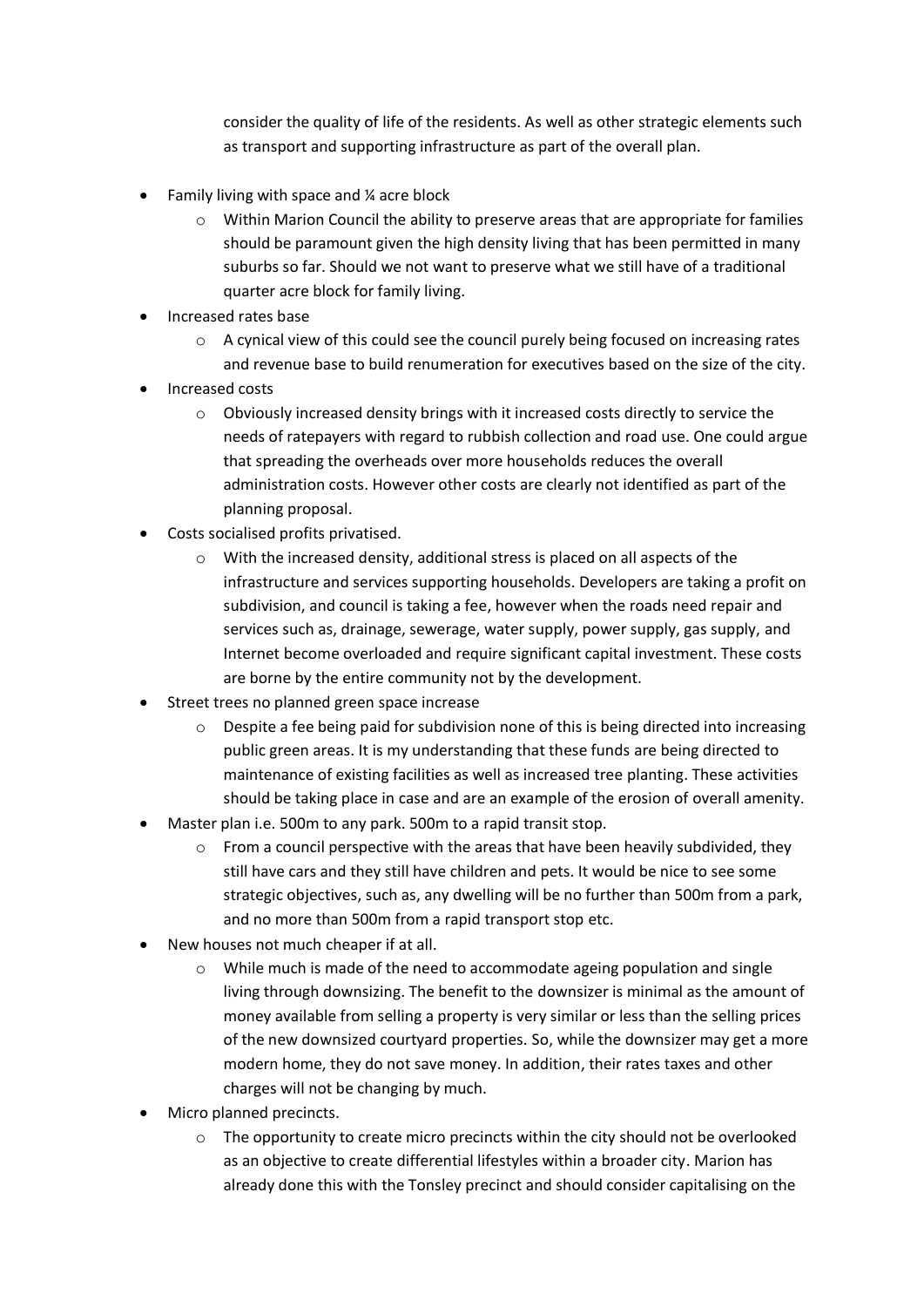opportunity to develop planned solutions close to railway stations and major shopping centres. Such as those in Oaklands Park. These developments should focus on providing high density living with included shared amenities either including green space or adjacent to green space. The alternative is to create lifestyle hubs that incorporate higher density living with shopping and restaurants such as the Italian Forum Leichhardt. High density living for retirees such as the Sun City complex on the Gold Coast would also be an attractive option close to Marion shopping centre and Oaklands railway station. With regard to many of the towers in the CBD they are not within walking distance of rapid transit. The security in the city is questionable particularly in the evening, and they are not necessarily close to parks or restaurants in all cases. Marion has an opportunity to consider how to activate the areas around Marion shopping centre but also provide a lifestyle for those choosing high-density.

• Micro areas that are planned i.e. Italian Forum Leichhardt, Higher density with parks refer article https://indaily.com.au/opinion/2019/11/18/the-green-key-to-tackling-urban-sprawl/

City Wide (Reflections on overall plan)

- Integration with rapid transit network
	- o With regard to the overall plan there are positive elements especially around heritage areas however the desire to hand over master planning with broad strokes to small building operators without any consideration of the fundamental nature of the city is in my opinion is a significant mistake. Higher density developments should take place close to railway and tram stops as they already are, in areas such as Bowden and Tonsley. This has the benefit of reducing car dependency. This should in no way force the traditional family suburbs to be dismantled or destroyed in the pursuit of higher density living.
- Consideration of green space density for cooling, water retention and native Flora and fauna.
	- o Consideration should be given to appropriate green space being available around all buildings to facilitate cooling, water retention, and encourage native flora and fauna. This should be part of the overall strategic master plan rather than a simplistic code being parachuted in over the top of the city.
- Bike paths connecting
	- o Higher density living precincts close to rapid transit hubs also lends itself to interlinked bike paths separated from roadways that will encourage use through walking and bike riding reducing car dependency.
- Energy Efficiency
	- o It is also concerning that there is minimal focus on energy efficiency within the overall framework of the city. This takes many forms, the first thing to recognise is that the existing housing in many of the traditional suburban dwellings has a high thermal mass and is significantly less dependent on heating and cooling especially cooling, than modern dwellings. Many papers over the years have highlighted the dependence of the state on reverse cycle air-conditioning to meet cooling needs creating peaks in our demand this is primarily due to split system air conditioning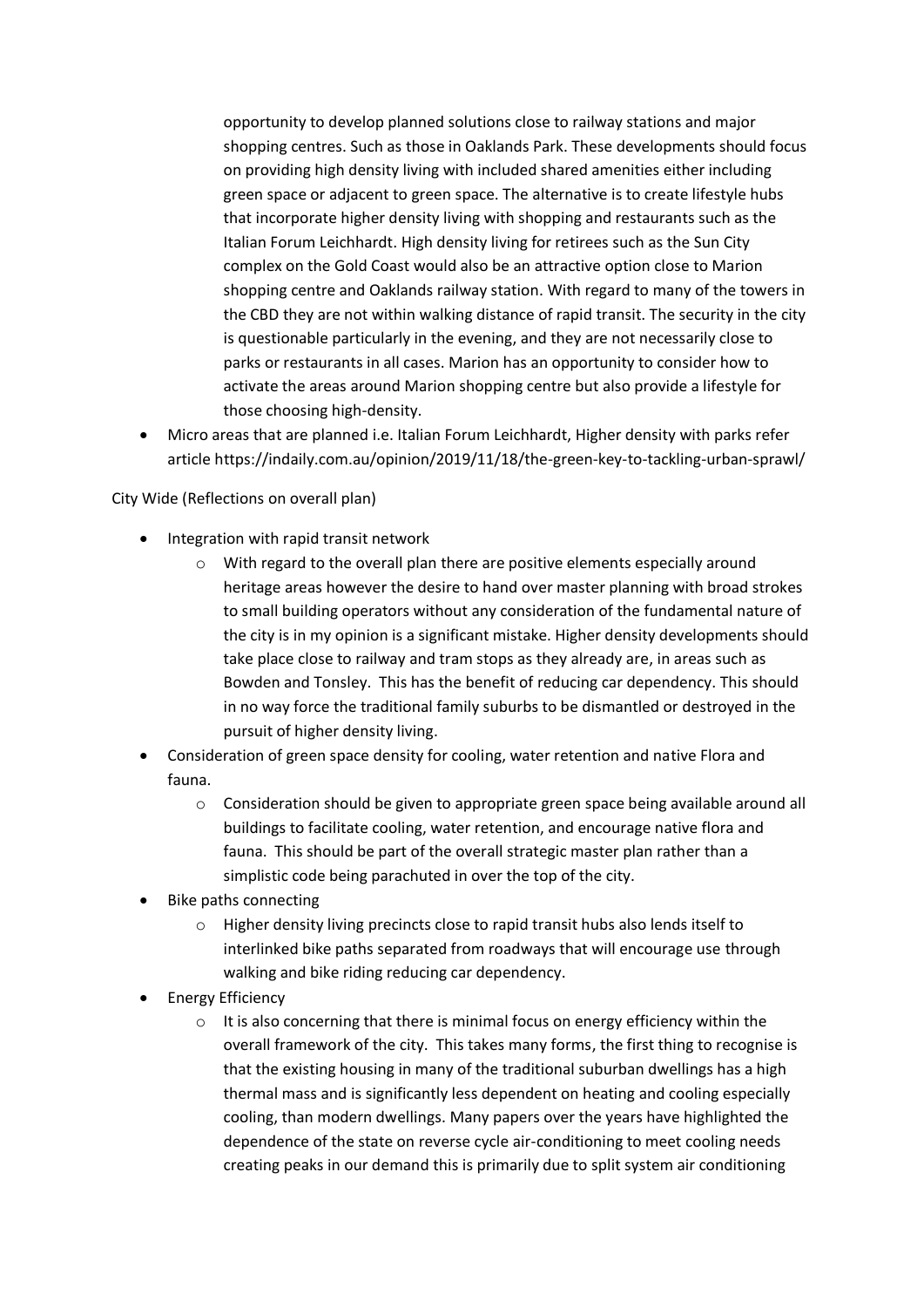systems being required in homes that do not have sufficient thermal mass to retain a pleasant temperature. Even more recent constructions that are highly energy efficient remain a significant problem with regard to cooling see link below.

- o (see<https://unisa.edu.au/unisanews/2019/november/story4/>
- $\circ$  This is without considering the energy embedded in the existing homes that is being wasted, as well as inefficient transport utilisation through excess cars being needed to service developments as public transport is not available.
- Capacity of supply and service networks (Water, power, sewerage, drainage, gas, cable internet, wireless communications.
	- $\circ$  From an overall capacity and service perspective is not clear that there is any integration between this plan and the ability to service or supply the proposed residences. Costs of upgrades will be borne by the community whereas developers will escape the true costs of the overloading of the current systems. At least with structured higher density developments some form of recovery can take place due to the consolidated and measurable impact on supply services.
- Car Dependency
	- o Car dependency remains a significant issue in all urban centres in Australia as our cities have evolved to be dependent on the automobile. This urban infill is no different and while the mantra of "transport-oriented development" has been circulated, the way the city is currently instructed and being developed people remain dependent on cars. The lack of a rapid transport network that is located close to all dwellings means that some sort of car will need to be available to service 24-hour needs. Although the developments along main roads in theory have bus access, the frequency of buses and hours of operation mean that cars are the only solution in many instances.
- Fire Hazard
	- o In this specific Council with the areas of Darlington, Seacombe Heights, Seaview Downs and others backing onto the new Glenthorne Park which is increasingly becoming revegetated with native trees. Which is a good thing. It is probably not smart to build adjacent to this high-density light construction timber frame homes/veneer or board homes in the event of a fire with significant wind. It is preferable that adequate spacing remains between homes to enable fires to be contained and managed rather than burning through entire neighbourhoods as happened recently in California.
- Comparable Zoning
	- $\circ$  I cannot understand why with all of these common attributes for the hills face the area south of Seacombe Road is not being designed as in Pasadena with a minimum lot size of 700 m<sup>2</sup> or Bellevue Heights with a minimum lot size of 1200 m<sup>2</sup>. Where they are essentially the same character and have been so since the suburbs were established.